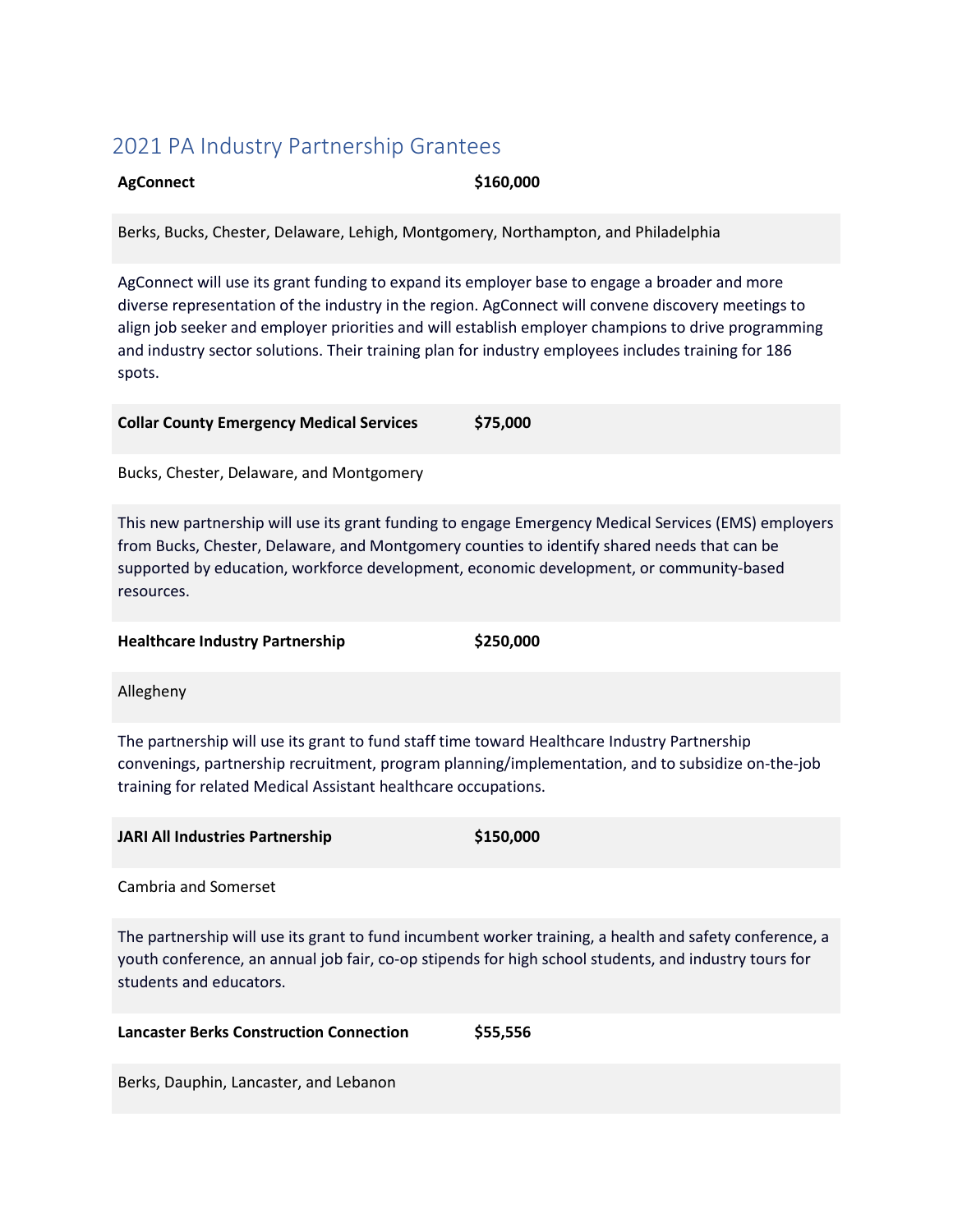Lancaster Berks Construction Connection will use its grant to develop a robust worker recruitment website for the construction industry with an emphasis on diversity, equity and inclusion. Funding will also be used to develop video content promoting the construction industry and to plan community events and school presentations showcasing career opportunities within construction.

| <b>North Central PA Healthcare and Social</b> | \$247,940 |
|-----------------------------------------------|-----------|
| <b>Assistance Industry Partnership</b>        |           |

Cameron, Clearfield, Elk, Jefferson, McKean, and Potter

The partnership will use its grant to fund employee recruitment and retention initiatives and skills training for employers to increase the skills of the current workforce.

**North Central PA Manufacturing and Building Construction Industry Partnership \$250,000**

Cameron, Elk, Jefferson, McKean, and Potter

The partnership will use its grant to fund employee recruitment and retention initiatives and skills training for the current workforce.

**Northeast Regional Healthcare Industry Partnership \$106,111**

Bradford, Carbon, Lackawanna, Luzerne, Monroe, Pike, Sullivan, Susquehanna, Tioga, Wayne, and Wyoming

The partnership will use its grant funding to meet career awareness, readiness, recruitment and retention goals. Specific initiatives include hosting career events and activities, creating healthcare career guides, expanding work-based opportunities for youth, identifying short-term industry certifications for incumbent worker and new hires, and exploring non-traditional training models for healthcare, such as apprenticeships.

| <b>Pennsylvania Cybersecurity Center</b> |  | \$250,000 |
|------------------------------------------|--|-----------|
|------------------------------------------|--|-----------|

Clarion, Crawford, Erie, Forest, Lawrence, Mercer, Venango, and Warren

The program will use its grant funding for recruitment and exposure to the industry, curriculum, and placements.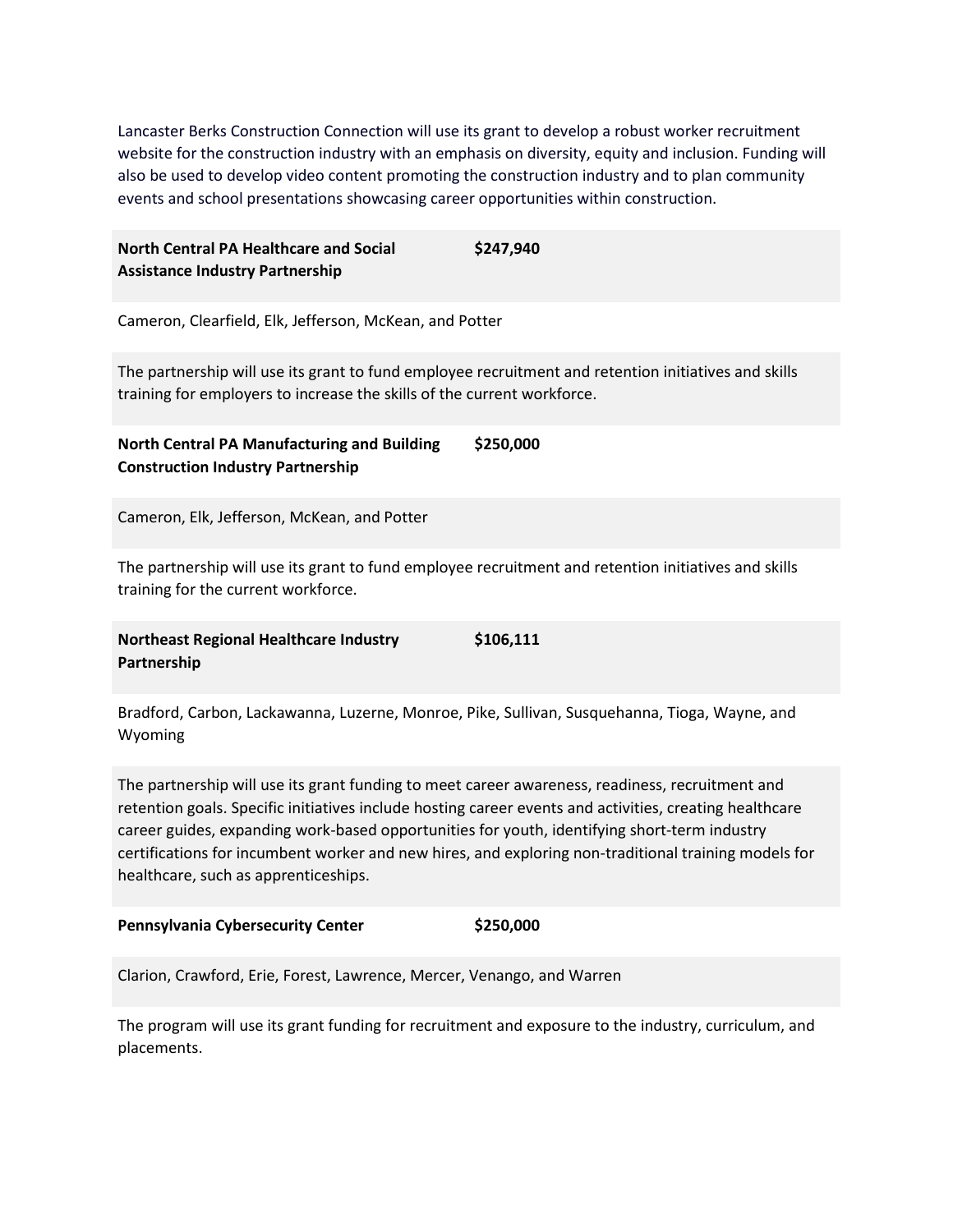## **PA Steel Alliance \$250,000**

Allegheny, Beaver, Fayette, Greene, Washington, and Westmoreland

The Pennsylvania Steel Alliance will use its grant funding to align workforce, education and economic development partners with steel industry business and labor leaders. The Steel Alliance is interested in supporting training and appropriate credential attainment with wage increases, talent recruitment, diversity, equity and inclusion, increased career and industry policy awareness, as well as networking and collaboration on a regional and statewide level. Business priorities for the Alliance include: market protection from illegal foreign steel, maintaining the Pennsylvania Procurement Act and promoting workforce development.

#### **Philadelphia Region Hospitality and Entertainment Industry Partnership (HE&EIP) \$175,000**

Bucks, Chester, Delaware, Montgomery, and Philadelphia

The partnership will use its grant funding for various activities related to workforce development, including training, recruiting, marketing, supportive services, and contracting.

### **Project Jumpstart \$231,004**

Adams, Cumberland, Dauphin, Franklin, Juniata, Lancaster, Lebanon, Perry, and York

Project Jumpstart will use its grant funding for workforce development activities, including website creation, K-12 outreach, match-making events between schools and industries, career pathways, entrepreneurial engagement, and strategic planning.

**South Central Manufacturing Industry Partnership \$250,000**

Adams, Cumberland, Dauphin, Franklin, Lebanon, Perry, and York

Goals of the partnership include driving more individuals into manufacturing career pathways, changing the image of the industry, creating innovative programs in training and outreach, and providing high skill technical incumbent worker training to provide the credentials and certificates for the modern manufacturing workforce.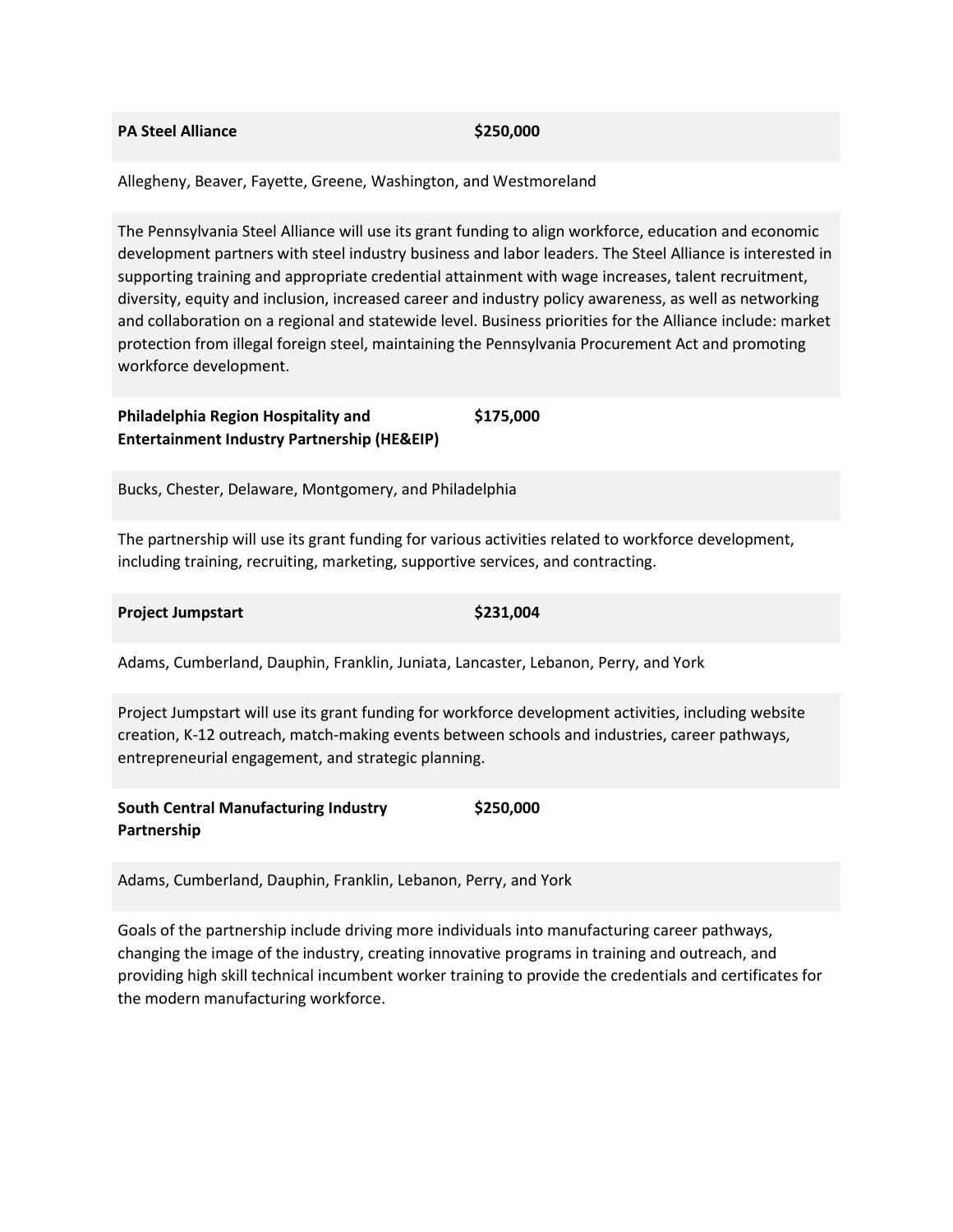# **South Central PA Agribusiness Industry and Education Collaborative: The Giant Company Regional Initiative**

**\$250,000**

Adams, Cumberland, Dauphin, Franklin, Huntingdon, Juniata, Lancaster, Lebanon, Mifflin, Perry, Snyder, and York

The collaborative will use its grant funding to expand the front-line leadership certificate program to reach a broader range of occupations within grocery retail and food manufacturing and to modify the program for use within the transportation and warehousing industry. Other plans include adoption of a shared reskilling program plan that streamlines the ability of employers within the grocery retail and food manufacturing sectors to recruit dislocated and underserved workers for high-priority occupations.

**Southeastern Pennsylvania Manufacturing Alliance (SEPMA)**

**\$200,000**

Bucks, Montgomery, and Philadelphia

The alliance will use its grant funding for recruitment, training, developing a pipeline of diverse workers, and workshops for business growth activities.

**Southeastern Pennsylvania Regional Logistics and Transportation Industry Partnership (SEPAR L&T-IP) \$200,000**

Bucks, Chester, Delaware, Montgomery, and Philadelphia

The partnership will use its grant funding to recruit companies and educational training organizations from across the region to participate in transportation, distribution, and logistics industry partnership; to conduct a comprehensive, partnership-wide needs assessment and equity analysis; to devise a sustainability plan that will provide ongoing funding for the partnership; and to evaluate partnership effectiveness.

| <b>Southwest Corner Advanced Manufacturing</b> | \$144,000 |
|------------------------------------------------|-----------|
| <b>Next-Gen Sector Partnership</b>             |           |

Beaver, Greene, and Washington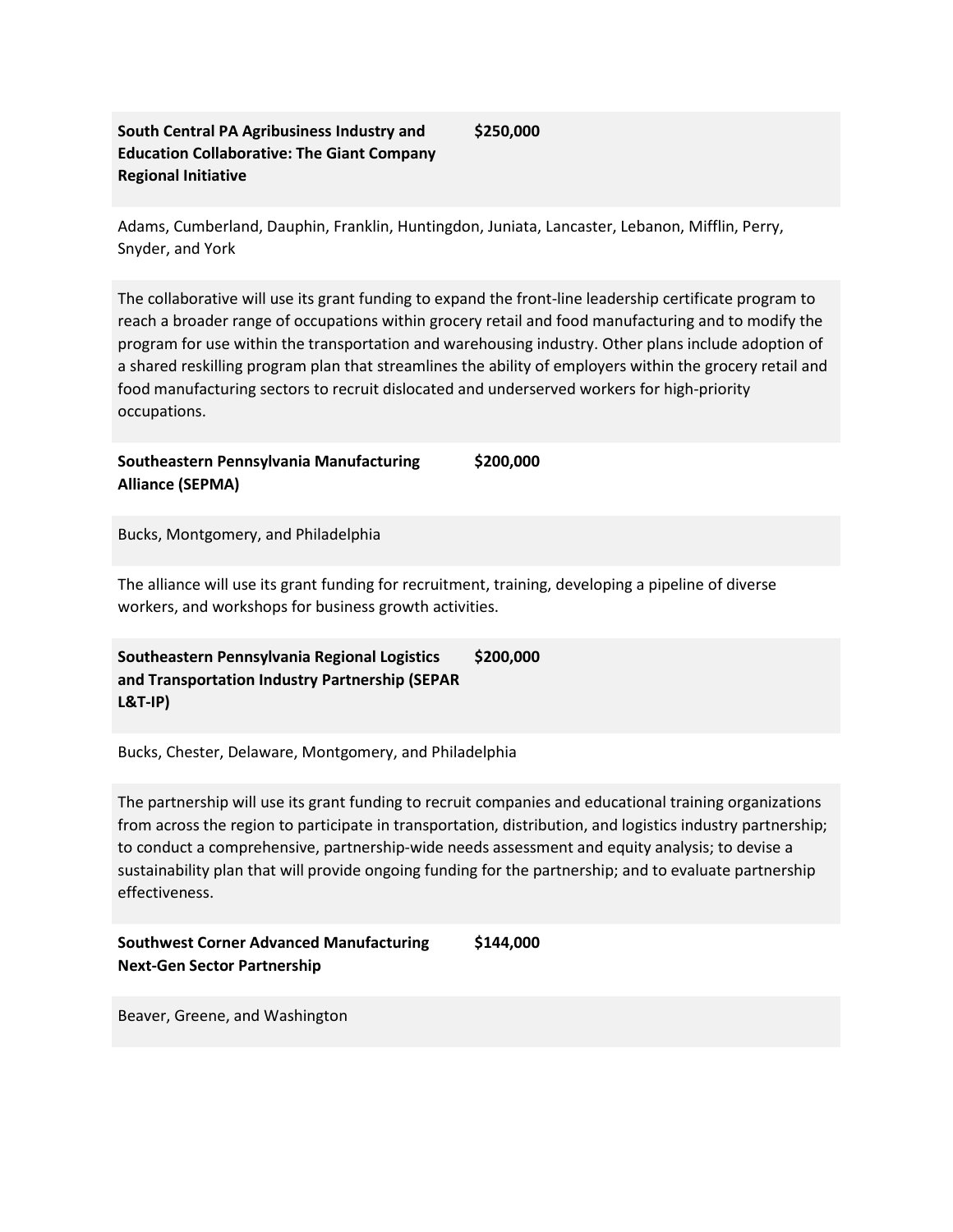The partnership will use its grant funding for diversity, equity and inclusion initiatives to reach underrepresented populations in the manufacturing sector. Other plans include business and education roundtable events, manufacturing career promotion and incumbent worker training.

#### **Southwest Corner Building and Construction Next-Gen Sector Partnership \$250,000**

Beaver, Greene, and Washington

The partnership will use its grant funding for diversity, equity and inclusion initiatives to reach underrepresented populations in the construction sector. Other plans include business and education roundtable events, construction career promotion and incumbent worker training.

**Southwest Corner Healthcare Industry Partnership \$100,000**

Beaver, Greene, and Washington

The partnership will use its grant funding for workforce training; diversity, equity, and inclusion training for employers; community and school outreach activities; and contracting out project evaluation.

**Technology Industry Partnership \$250,000** 

Allegheny

The partnership will use its grant funding for Technology Industry Partnership convenings, partnership recruitment, program planning/implementation and Pittsburgh Technology Council contracted services. The grant will also be used to fund 15 participants in the Per Scholas Tech training program.

# **The Innovative Technology Action Group (ITAG) \$250,000**

Berks, Bucks, Chester, Delaware, Montgomery, and Philadelphia

The group will use its grant funding for employer outreach, events for tech education, incumbent worker training, youth career exploration activities, and targeted support for newly formed companies.

**Tri-County Health Care Industry Partnership \$175,000**